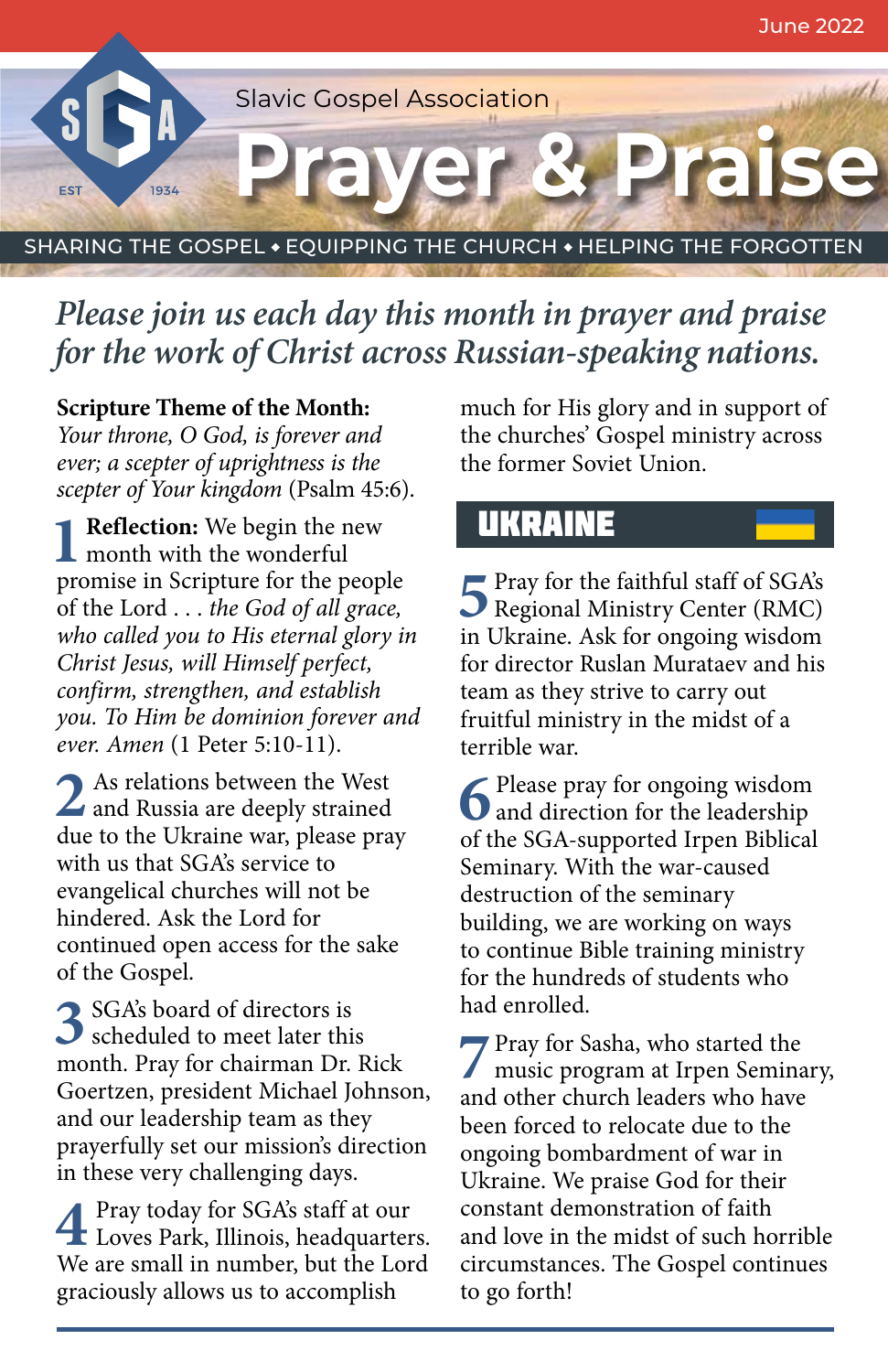**8**Intercede in prayer for Pastor Valery Antonyuk, president of the Ukrainian Union of Evangelical Christians/Baptists (UECB). Pray also for the faithful regional pastors who help oversee ministry across Ukraine's 24 oblasts (states).

**9**Even after the military conflict<br>ends in Ukraine, the great needs of afflicted individuals and families will continue for some time, especially those who are refugees in neighboring countries. Pray with us for the ongoing resources to help these families in the name of Jesus.

### Russia

10 The economic sanctions<br> **imposed by Western nations** over the Ukraine war have significantly impacted the Russian people, and the evangelical churches we serve are not immune. Ask for God's intervention and blessing so that the Gospel's advance will not be hindered.

**11** Dr. Piotr Mitskevich serves as president of the Russian UECB. As he oversees churches across 11 time zones, ask the Lord to grant Piotr and his fellow pastors great wisdom. We are thankful to the Lord for his dedication and godly example.

12<sup>2</sup> We continue to praise and  $\blacktriangle$  thank the Lord for the *Orphans Reborn* ministry and its Gospel impact in the lives of thousands of needy children. With more than 700,000 orphans across Russia, the need for increased ministry access is great.

**13**Please lift all SGA-sponsored missionary pastors across Russia in prayer today. Especially remember those who serve in remote, challenging regions like the Arctic region and Siberia. Their lives are difficult, but their joy in serving Christ is great.

14 Pray for Valery Kazakov and the staff of SGA's Moscow RMC. We are thankful for their servant hearts and cheerful spirits as they labor in Russia's huge capital city.

### CENTRAL ASIA, CAUCASUS, & ISRAEL

15<sup>Pressure</sup> and restrictions on evangelical churches continue to increase across the Muslimdominated countries of Central Asia. Intercede in prayer for our brothers and sisters there as they lift up Christ amid great opposition.

16 The SGA-sponsored Almaty<br>Bible Institute in Kazakhstan is strategically located to equip and strengthen churches across Central Asia with sound Bible training. Pray that we will be able to serve and train many more students in the days ahead.



**17** Pray for SGA and Israel College of the Bible as we labor together to serve Russian congregations through provision of sound Bible training. Pray also for our director of Bible training there as he travels and teaches Russianspeaking students.

18 In Russia's Caucasus<br> **18** Mountains, SGA-sponsored missionary pastors are discreetly serving in troubled regions such as Chechnya, Dagestan, Ingushetia, and Kabardino-Balkaria. Ask for God's ongoing protection and provision for their ministries.

**10** SGA-sponsored Compassion **Ministry is vitally important** for missionary pastors in povertystricken Central Asian nations such as Tajikistan. It helps open the door to reach many with the Gospel. Ask for God's ongoing provision for food, evangelistic literature, and other aid.

**20** Continue to intercede for SGA-supported pastors and churches in the troubled Nagorno-Karabakh region that is disputed between Azerbaijan and Armenia. Ask God to protect them and provide for their needs as they share Christ with their people.

<sup>2</sup>Pray for Georgian church  $\angle$   $\blacksquare$  leader Pastor Levan, who runs a medical clinic for needy individuals and families in addition to being a missionary pastor. We praise and thank the Lord for his faithful witness in a very challenging ministry environment.

## **BELARUS**

**22**SGA-sponsored missionary pastors in Belarus—as well as churches across other CIS nations are getting ready to launch their summer camp ministries. May the Lord draw many children to Himself as they hear of the His great love for them.

**23**Pray for Piotr Podrez and the  $\overline{\mathcal{L}}$  staff of SGA's Minsk RMC, asking God to bless and encourage their hearts amid many economic and other challenges. They serve Christ with great joy, and we are thankful to God to be able to support churches in Belarus through the RMC.

24 Pastor Leonid Mihovich serves<br>
WECP and maintains a sum hum UECB and maintains a very busy ministry schedule. Ask the Lord to grant him wisdom and direction as he also serves as head of the SGAsponsored Minsk Theological Seminary.

25 Please continue to lift up the<br>
Children's Diamontia Cours in the Children's Diagnostic Camp in the Kobrin region of Belarus. We thank the Lord for the opportunity to serve sick children, and to share the Gospel with them and their families as they enjoy rest and limited treatment at the camp.

26 Please continue to intercede<br>
Keither intervals of the state of the state of the state of the state of the state of the state of the state of the state of the state of the state of the state of the state of the state of Kapitaniuk, whose wife and fellow missionary Stella Jarema Kapitaniuk went to be with the Lord earlier this year after a long illness. May the Lord continue to bring Bill and his family comfort in these difficult days.